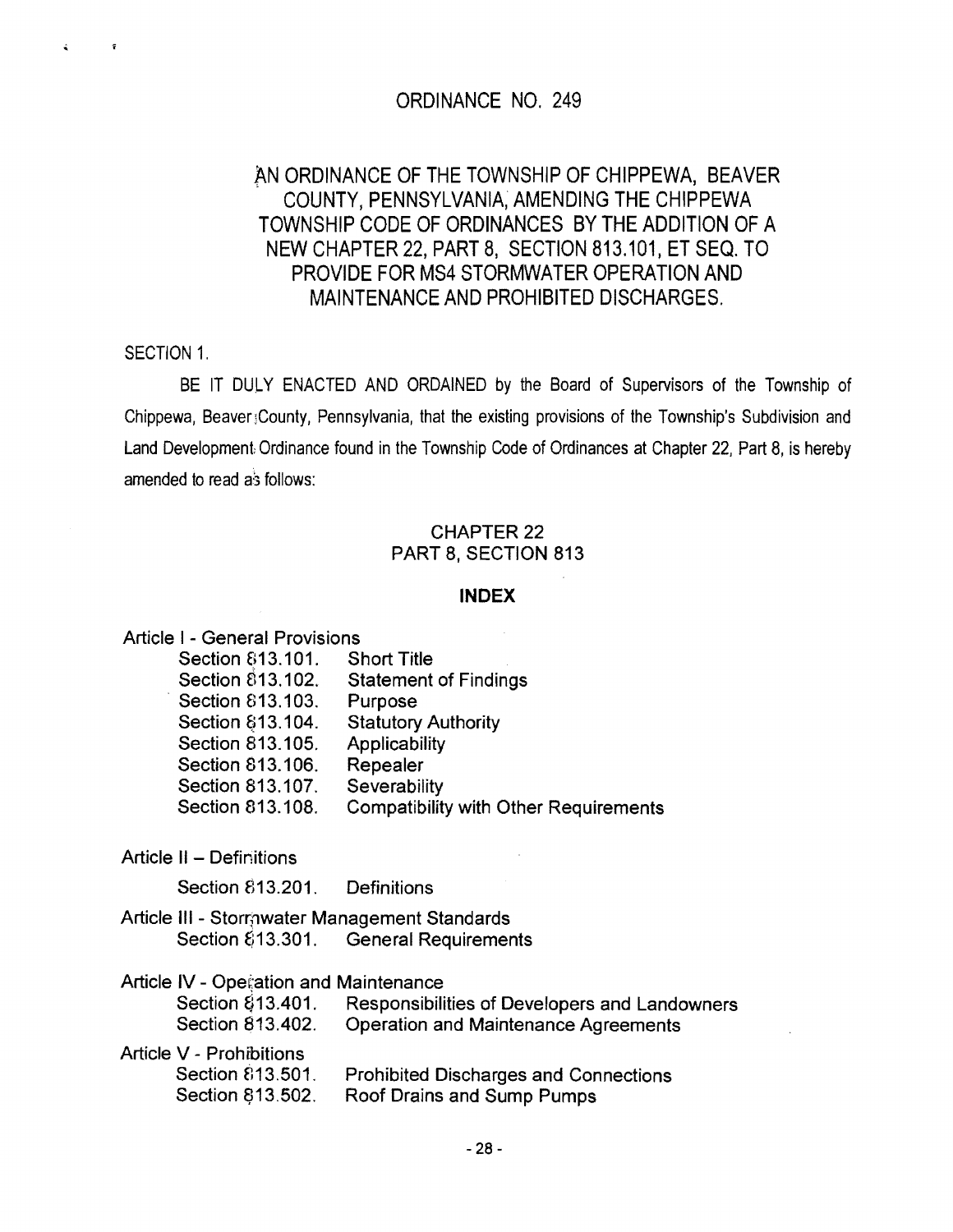Article VI - Enforcement and Penalties

Section 813.601. Right-of-Entry Section 813.602. Inspection Section 813.603. Enforcement Section 813.604. Suspension and Revocation Section 813.605. Penalties Section 813.606. Appeals

Article VII - References

 $\hat{\bullet}$ 

 $\sim 100$ 

Appendix A: Operation and Maintenance Agreement

### **ARTICLE** I . **GENERAL PROVISIONS**

### **Section 813.1** 0;1. **Short Title**

This Ordinance shall be known and may be cited as the "Chippewa Township Stormwater Operation and Maintenance MS4 Prohibited Discharge Ordinance".

#### **Section 813.102. Statement of Findings**

The Board of Supervisors of Chippewa Township finds that:

- A. Inadequate maintenance of stormwater facilities contributes to erosion and sedimenta;ion, overtaxes the carrying capacity of streams and storm sewers, increases the cost of public facilities to carry and control stormwater, undermines flood plair: management and flood control efforts in downstream communities, reduces groundwater recharge, threatens public health and safety, and increases pollution of water resources. .
- B. Reasonable regulation of connections and discharges to municipal separate stormsewer systems is fundamental to the public health, safety and welfare and the protection of people of the Commonwealth, their resources, and the environment.
- C. Stormwater is an important water resource which provides groundwater recharge for water supplies and base flow of streams, which also protects and maintains surface water quality.
- D. Federal and state regulations require certain municipalities to obtain a permit for stormwate: discharges from their separate storm sewer systems under the National Pollutant Discharge Elimination System (NPDES). Permittees are required to enact, implement and enforce a prohibition of non-stormwater discharges' to the Permittee's regulated small municipal separate stormsewer systems (MS4s).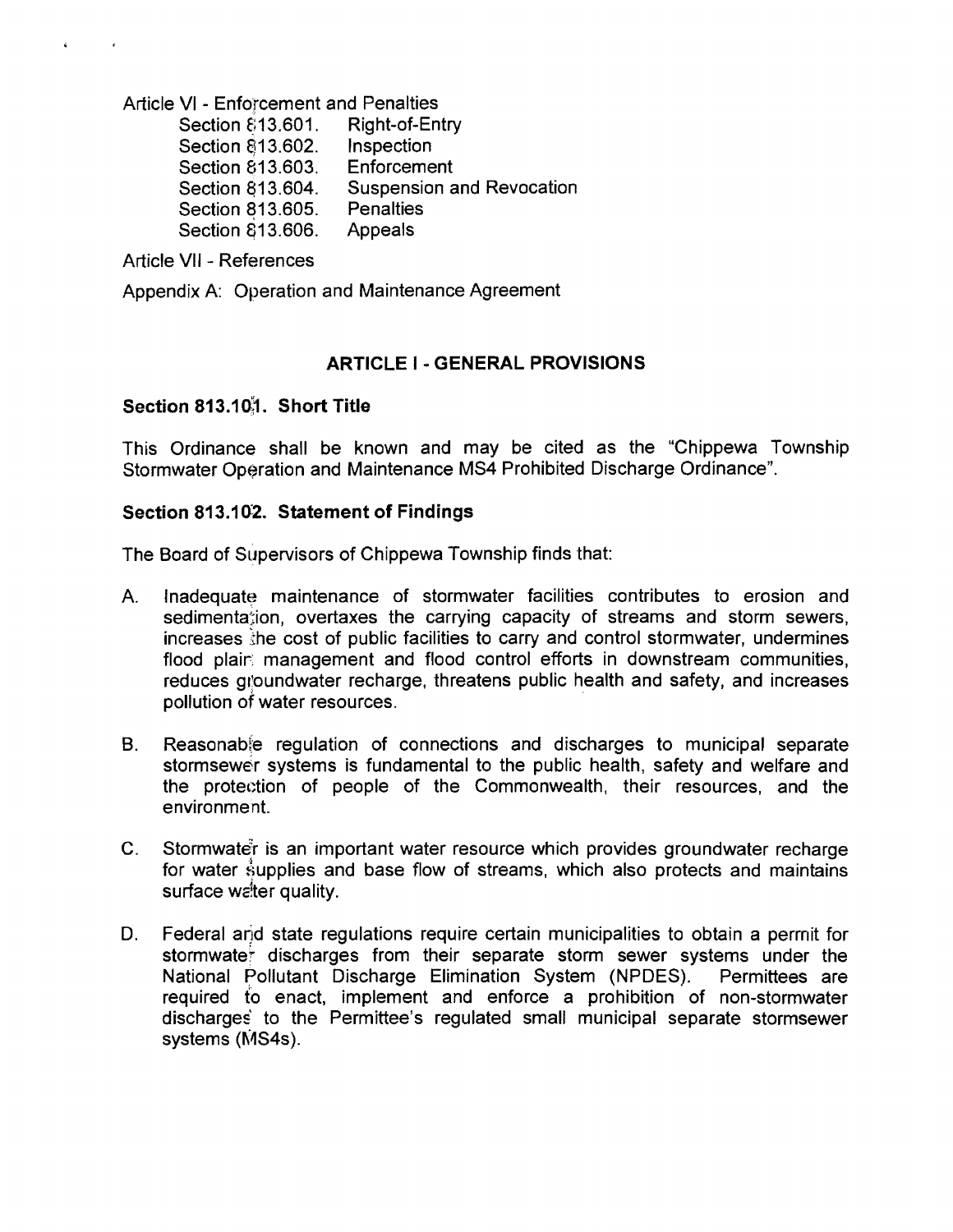### Section 813.103. Purpose

The purpose of this Ordinance is to promote health, safety, and welfare within Chippewa Township and its watershed by minimizing the harms and maximizing the benefits described in Section 813.102 of this Ordinance, through provisions designed to:

- A. Provide standards to meet NPDES permit requirements.
- B. Meet lega: water quality requirements under state law, including regulations at 25 Pa. Ccde 93 to protect, maintain, reclaim, and restore the existing and designated uses of the waters of this Commonwealth.
- c. Preserve the natural drainage systems as much as possible.
- D. Maintain groundwater recharge to prevent degradation of surface and groundwater quality and to otherwise protect water resources.
- E. Prevent scour and erosion of stream banks and streambeds.
- F. Provide proper operation and maintenance of all facilities and all SWM BMPs that are implemented within the municipality.

### Section 813.104. Statutory Authority

The Township of Chippewa also is empowered to regulate land use activities that affect runoff by the authority of the Act of July 31, 1968, P.L. 805, No. 247, The Pennsylvania Municipalities Planning Code, as amended.

### Section 813.105. Applicability

All activities related to proper operation and maintenance of approved stormwater management  $\beta\text{MPs}$ , and all activities that may contribute non-stormwater discharges to a regulated small MS4, are subject to regulation by this Ordinance.

### Section 813.106. Repealer

Any other ordinance provision(s) or regulation of Chippewa Township inconsistent with any of the provisions of this Ordinance is hereby repealed to the extent of the inconsistency ohly.

### Section *813.107.* Severability

In the event that a court of competent jurisdiction declares any section or provision of this Ordinance invalid, such decision shall not affect the validity of any of the remaining provisions of this Ordinance.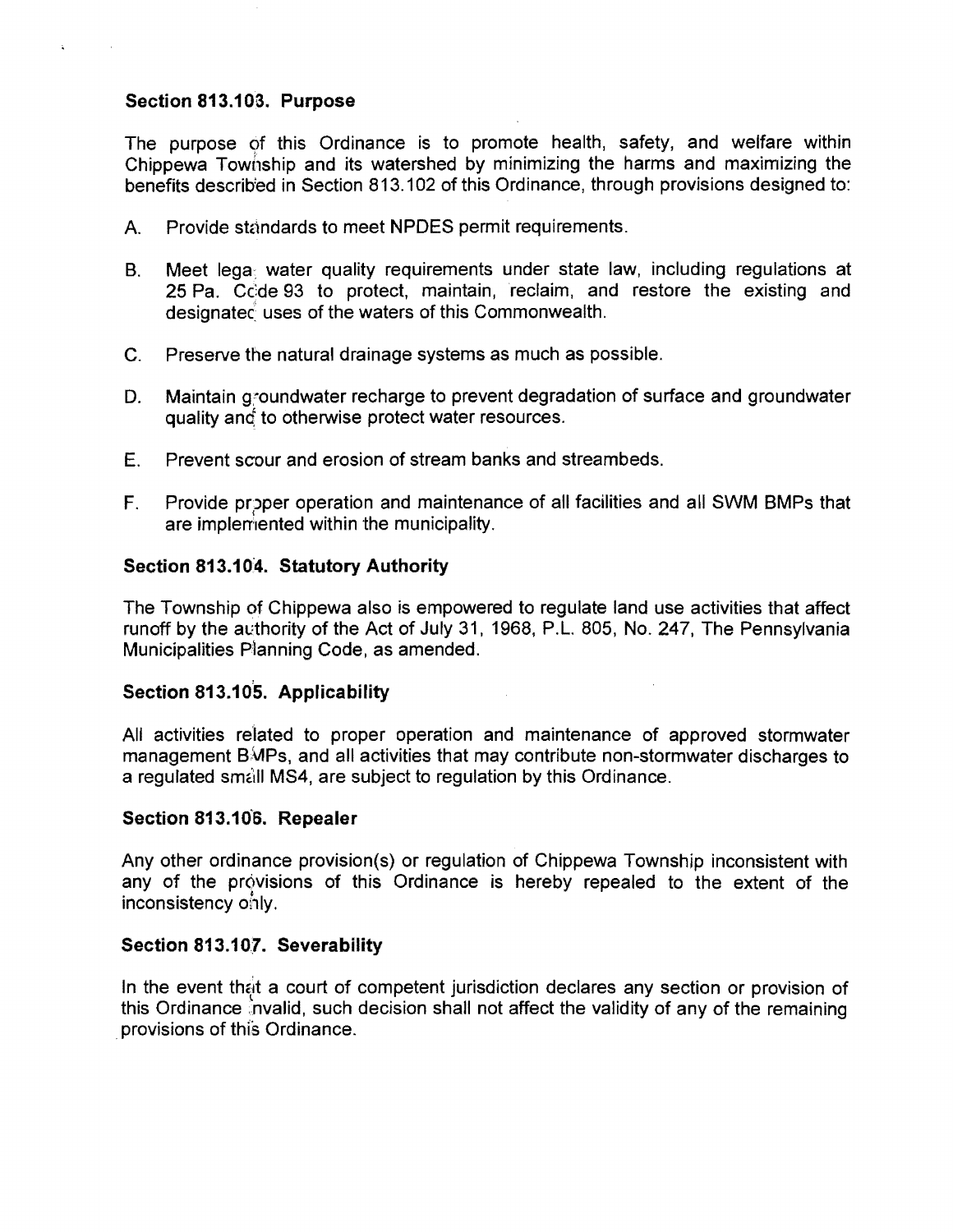### Section 813.108. Compatibility with Other Requirements

Actions taken under this Ordinance do no affect any responsibility, permit or approval for any activity regulated by any other code, law, regulation or ordinance.

## ARTICLE II • DEFINITIONS

For the purposes of this Ordinance, certain terms and words used herein shall be interpreted as follows:

- A. Words used in the present tense include the future tense; the singular number includes the plural, and the plural number includes the singular; words of masculine 'gender include feminine gender; and words of feminine gender include masculine *qender*.
- B. The word :'includes" or "including" shall not limit the term to the specific example but is int€nded to extend its meaning to all other instances of like kind and character.
- C. The words "shall" and "must" are mandatory; the words "may" and "should" are permissive

Best Management Practice (BMP) - Activities, facilities, designs, measures, or procedures used to manage stormwater impacts from regulated activities, to meet state water quality requirements, to promote groundwater recharge, and to otherwise meet the purposes of this Ordinance. Stormwater BMPs are commonly grouped into one of two broad cate:)ories or measures: "structural" or "nonstructural." In this Ordinance, nonstructural B<sub>3</sub>MPs or measures refer to operational and/or behavior-related practices that attempt to' minimize the contact of pollutants with stormwater runoff whereas structural BMPs or measures are those that consist of a physical device or practice that is installed to capture and treat stormwater runoff. Structural BMPs include, but are not limited to, a wide variety of practices and devices, from large-scale retention ponds and constructed wetlands, to small-scale underground treatment systems, infiltration facilities, filter strips, low impact design, bioretention, wet ponds, permeable paving, grassed swale\$, riparian or forested buffers, sand filters, detention basins, and manufactured cevices. Structural stormwater BMPs are permanent appurtenances to the project site.

**Conservation District - A conservation district, as defined in Section 3(c) of the** Conservation District Law  $(3 \text{ P. S. } § 851(c))$  that has the authority under a delegation agreement exe'cuted with DEP to administer and enforce all or a portion of the regulations prornulgated under 25 Pa. Code 102.

DEP - The Pennsylvania Department of Environmental Protection.

Earth Disturbance Activity  $- A$  construction or other human activity which disturbs the surface of the land, including but not limited to: clearing and grubbing; grading; excavations; embankments; road maintenance; building construction; and the moving.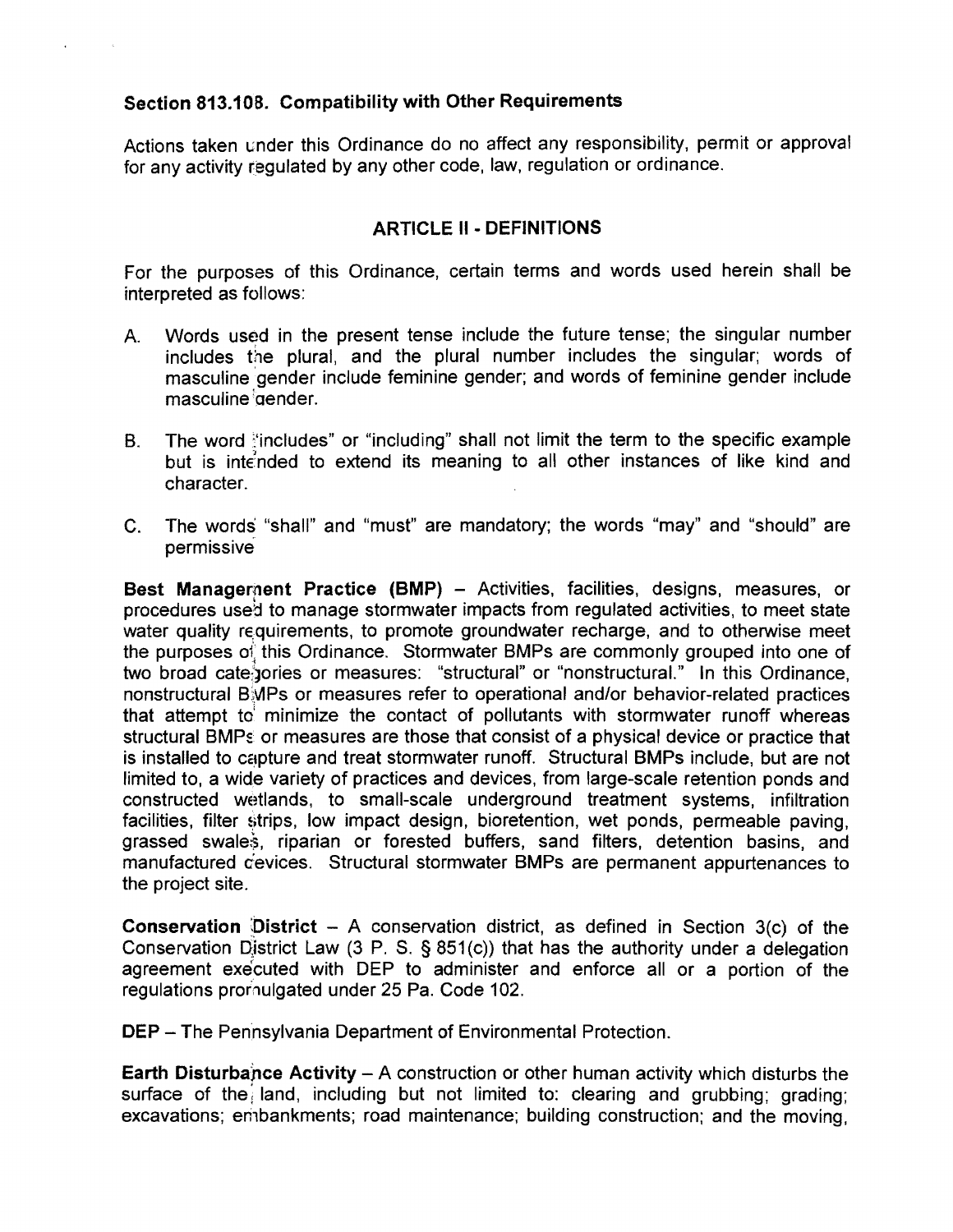depositing, stockpiling or storing of soil, rock, or earth materials. Earth disturbance activity is subject to regulation under 25 Pa. Code 92, 25 Pa. Code 102 or the Clean Streams Law.

Municipality - Township of Chippewa, Beaver County, Pennsylvania, or Chippewa Township or Township.

NRCS - USDA Natural Resources Conservation Service (previously SCS).

Regulated Activities - Any activities that may affect stormwater runoff and any activities that may contribute non-stormwater discharges to a regulated small MS4.

State Water Quality Requirements - The regulatory requirements to protect, maintain, reclaim, and restore water quality under Title 25 of the Pennsylvania Code and the Clean Streams Law.

**Stormwater** – Drainage runoff from the surface of the land resulting from precipitation or snow or ice melt.

USDA - United 'States Department of Agriculture.

Waters of this Commonwealth  $-$  Any and all rivers, streams, creeks, rivulets, impoundments, 'ditches, watercourses, storm sewers, lakes, dammed water, wetlands, ponds, springs and all other bodies or channels of conveyance of surface and underground water, or parts thereof, whether natural or artificial, within or on the boundaries of this Commonwealth.

### ARTICLE III - STORMWATER MANAGEMENT STANDARDS

### Section 813.301. General Requirements

- A. For all regulated earth disturbance activities, erosion and sediment control BMPs shall be designed, implemented, operated and maintained during the regulated earth disturbance activities (e.g., during construction) to meet the purposes and requirements of this Ordinance, and to meet all requirements under Title 25 of the<br>Pennsylvania Code and the Clean Streams Law. Various BMPs and their design standards are listed in the Erosion and Sediment Pollution Control Program Manual (E&S Manual)<sup>2</sup>, No. 363-2134-008 (April 15, 2000), as amended and updated.
- B. Stormwater flows onto adjacent property shall not be created, increased, decreased; relocated or otherwise altered without written notification of (sic) the adjacent property owner(s) by the developer. Such stormwater flows shall be subject to the requirements of this Ordinance.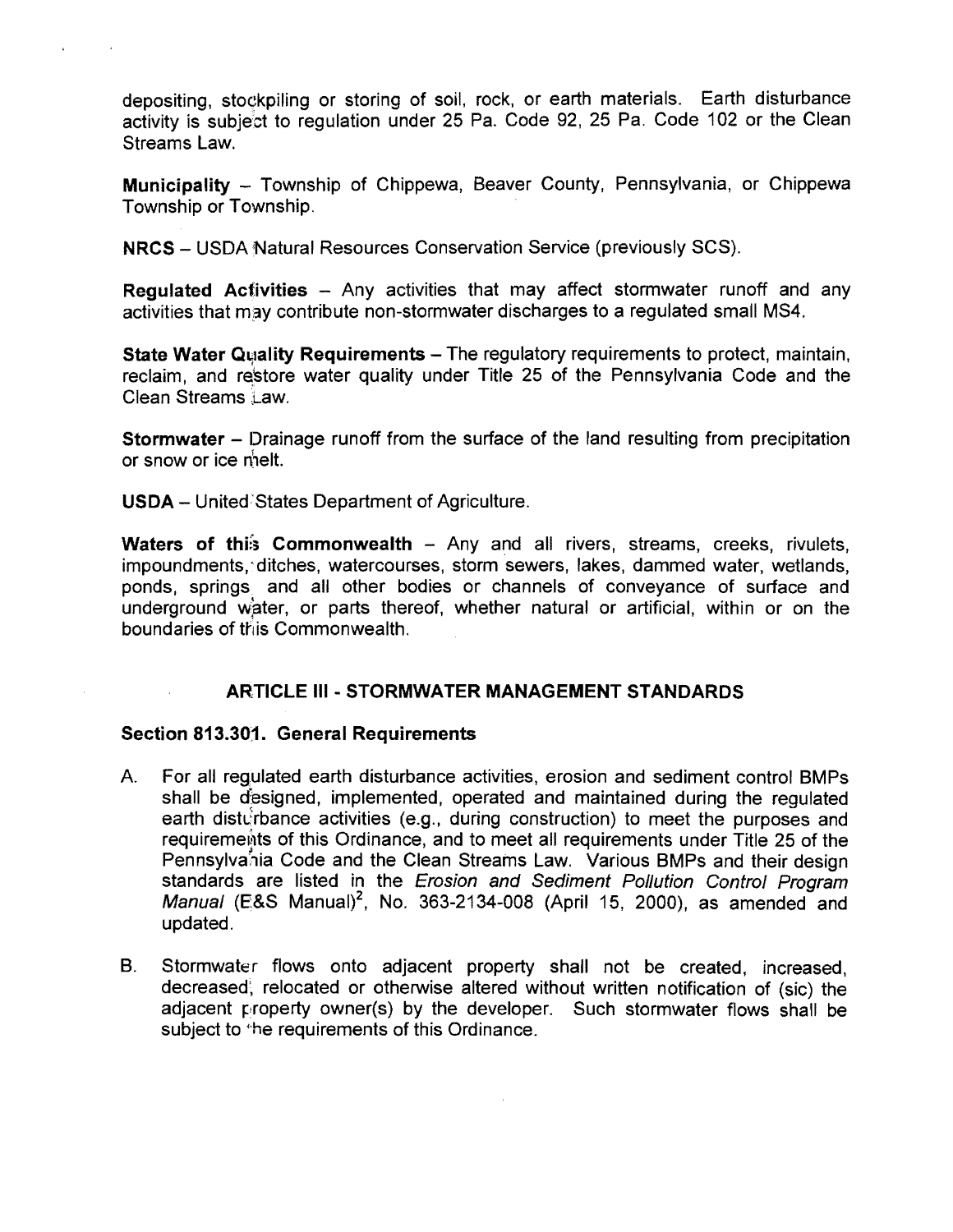- C. For all regulated activities, SWM BMPs shall be implemented, operated and maintained to meet the purposes and requirements of this Ordinance and to meet all requirements under Title 25 of the Pennsylvania Code, the Clean Streams Law and the Storm Water Management Act.
- D. Various BMPs and their design standards are listed in the BMP Manual<sup>1</sup>.

### **ARTICLE IV - OPERATION AND MAINTENANCE**

#### Section 813.401. Responsibilities of Developers and Landowners

 $\mathcal{L}$ 

- A. Facilities, areas, or structures used as Stormwater Management BMPs shall be enumeratefd as permanent real estate appurtenances and recorded as deed restrictions or conservation easements that run with the land.
- B. O&M Plans for stormwater management approved pursuant to 25 Pa. Code §102 after the date of this Ordinance shall be recorded as a restrictive deed covenant that runs with the land.
- C. The Township may take enforcement actions against an owner for any failure to satisfy the provisions of this Ordinance.

#### Section 813.402. Operation and Maintenance Agreements

- A. Prior to completing construction of a SWM Site Plan, the property owner shall sign and record an Operation and Maintenance (O&M) Agreement (see Appendix A) covering all stormwater control facilities which are to be privately owned.
	- 1. The dwner, successor and assigns shall operate and maintain all facilities in accordance with the approved maintenance schedule(s) in the O&M Plan.
	- 2. The owner shall convey to the Township conservation easements to assure access for periodic inspections by Chippewa Township and maintenance, as necessary.
	- 3. The owner shall keep on file with Chippewa Township the name, address, and telephone number of the person or company responsible for operation and maintenance activities; in the event of a change, new information shall be submitted by the owner to the Township within ten (10) working days of the change.
- B. The owner is responsible for operation and maintenance (O&M) of the SWM BMPs. If the owner fails to adhere to the O&M Agreement, the Township may perform the services required and charge the owner appropriate fees. Nonpayment of fees may result in a lien against the property.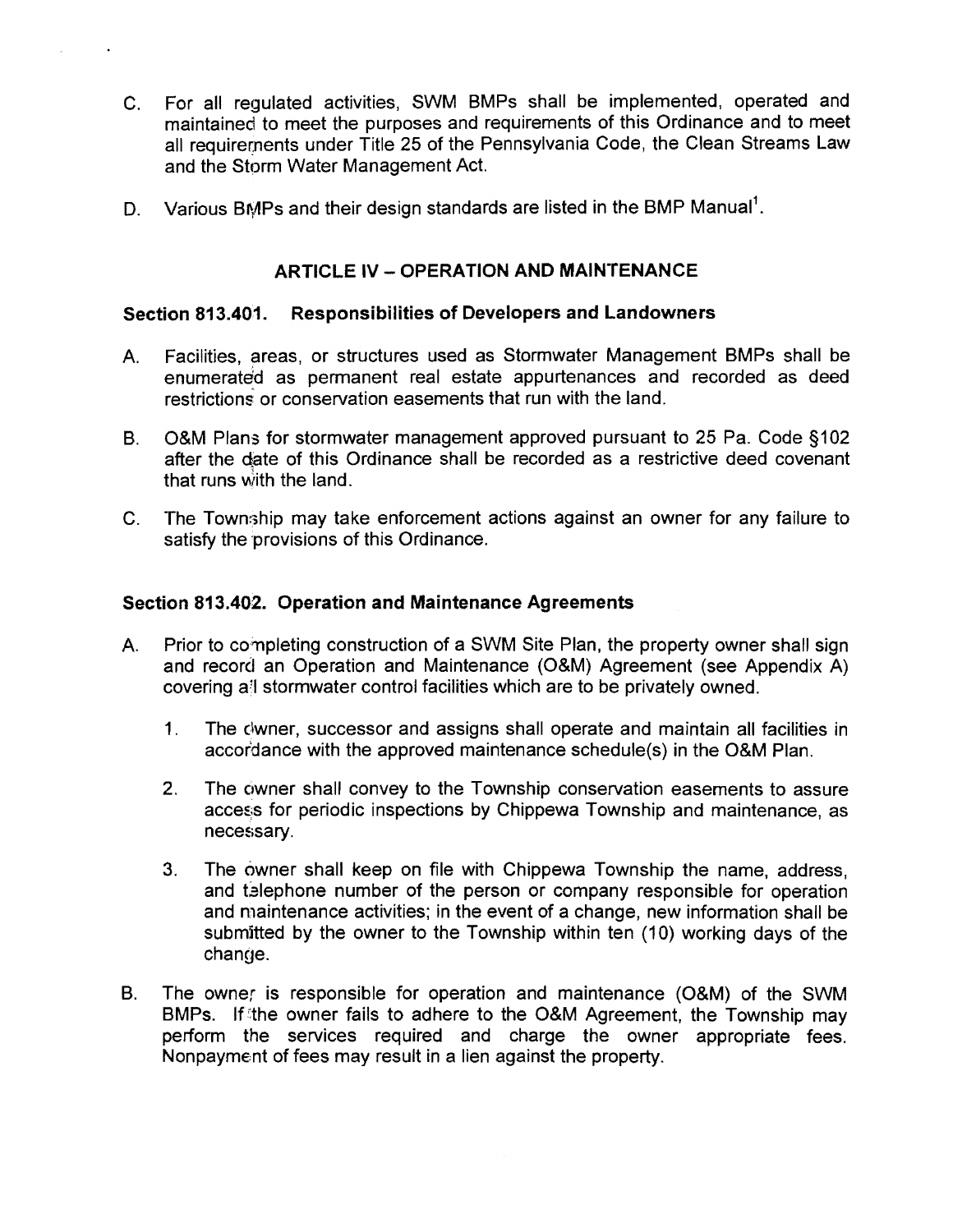## ARTICLE V • PROHIBITIONS

### Section 813.50:1. Prohibited Discharges and Connections

- A. Any drain or conveyance, whether on the surface or subsurface, that allows any non-stormwater discharge including sewage, process wastewater, and wash water to enter a regulated small MS4 or to enter the waters of this Commonwealth is prohibited
- B. No person shall allow, or cause to allow, discharges into a regulated small MS4, or discharges into waters of this Commonwealth, which are not composed entirely of stormwater, except (1) as provided in Subsection C below and (2) discharges allowed unider a state or federal permit.
- C. The following discharges are authorized unless they are determined to be significant contributors to pollution (sic) a regulated small MS4 or to the waters of this Commonwealth:

| <b>Discharges</b><br>firefighting<br>from<br>activities                                                                                                                                 | $\blacksquare$ | Flows from riparian habitats<br>and<br>wetlands                                                                   |  |  |
|-----------------------------------------------------------------------------------------------------------------------------------------------------------------------------------------|----------------|-------------------------------------------------------------------------------------------------------------------|--|--|
| including<br>Potable water sources<br>water line flushing                                                                                                                               | $\blacksquare$ | Uncontaminated<br>water<br>from<br>foundations or from footing drains                                             |  |  |
| Irrigation drainage                                                                                                                                                                     |                | Lawn watering                                                                                                     |  |  |
| Air conditioning condensate                                                                                                                                                             |                | Dechlorinated<br>swimming<br>pool<br>discharges                                                                   |  |  |
| Springs                                                                                                                                                                                 |                | Uncontaminated groundwater                                                                                        |  |  |
| Water from crawl space pumps                                                                                                                                                            |                | Water from individual residential car<br>washing                                                                  |  |  |
| Pavement wash waters where spills<br>or leaks of toxic or hazardous<br>materials have not occurred (unless<br>all spill material has been removed)<br>and where detergents are not used |                | Routine<br>external<br>building<br>wash<br>(which<br>does<br>down<br>not<br>use<br>detergents or other compounds) |  |  |
| Diverted; stream flows                                                                                                                                                                  |                |                                                                                                                   |  |  |

D. In the event that Chippewa Township or DEP determines that any of the discharges identified in Subsection C Significantly contribute pollutants to a regulated small MS4 or to the waters of this Commonwealth, the Township or DEP will notify the responsible person(s) to cease the discharge.

### Section 813.502. Roof Drains and Sump Pumps

Roof drains and sump pumps shall discharge to infiltration or vegetative BMPs.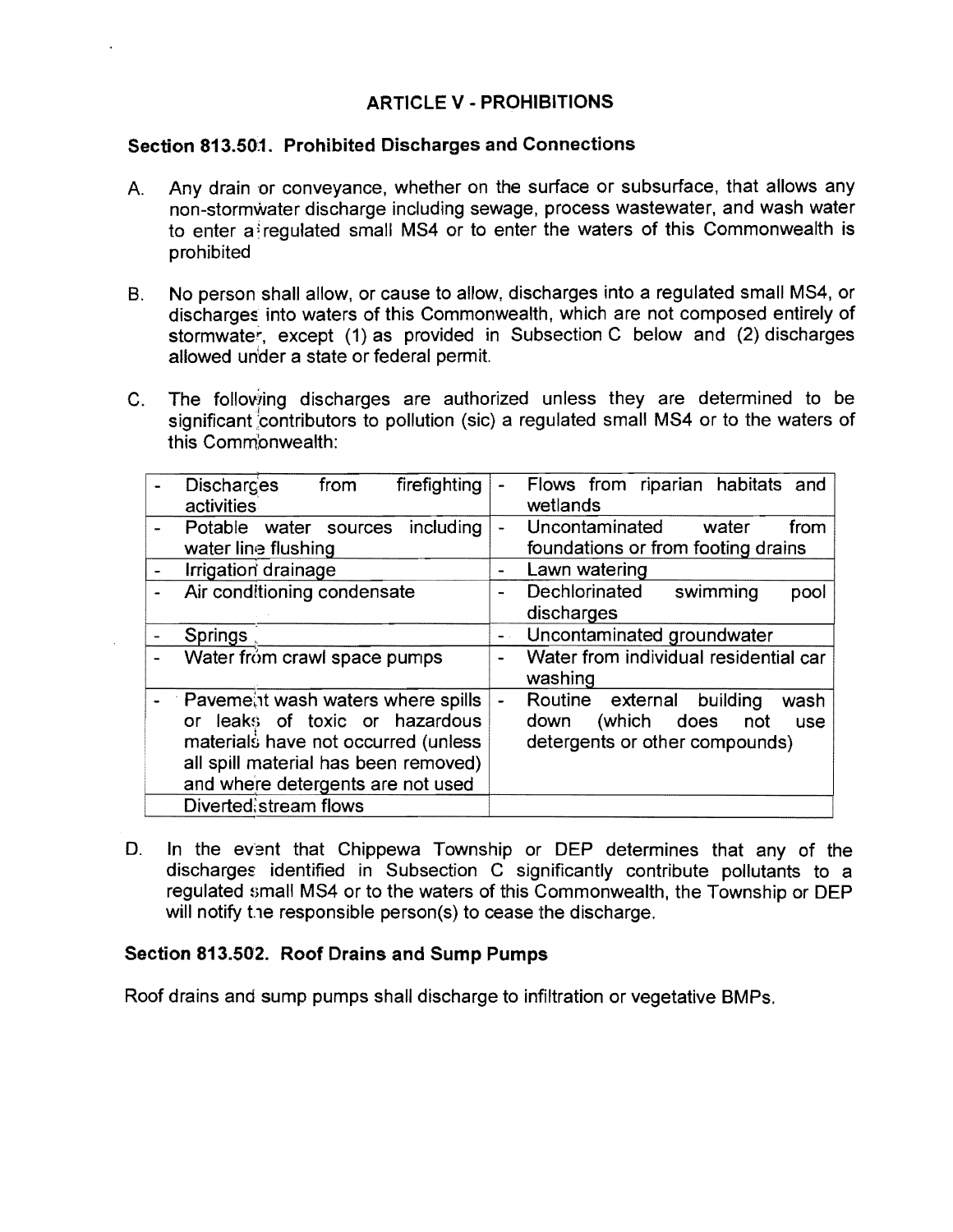### ARTICLE VI - ENFORCEMENT AND PENALTIES

### Section 813.60.1. Right-of-Entry

Upon presentation of proper credentials, the Township of Chippewa may enter at reasonable times upon any property within the Township to inspect the condition of the stormwater structures and facilities in regard to any aspect regulated by this Ordinance.

### Section 813.602. Inspection

SWM BMPs should be inspected by the landowner, or the owner's designee (including the Township for dedicated and owned facilities), according to the following list of minimum frequencies:

- 1. Arlnually for the first 5 years.
- 2. Once every 3 years thereafter.
- 3. During or immediately after the cessation of a 10-year or greater storm.

### Section 813.603. Enforcement

It is unlawful for any person to modify, remove, fill, landscape or alter any approved SWM BMPs, facilities, areas or structures without the written approval of DEP or a delegated County Conservation District and the Township of Chippewa.

### Section 813.604. Suspension and Revocation

- A. Any approval or permit issued by the Township may be suspended or revoked for:
	- 1. Non-compliance with or failure to implement any provision of an approved SWM Site Plan or O&M Agreement.
	- 2. A violation of any provision of this Ordinance or any other applicable law, ordinance, rule or regulation relating to a Regulated Activity.
	- 3. The creation of any condition, or the commission of any act which ccnstitutes or creates a hazard, nuisance, pollution or endangers the life of property of others.
- B. A suspended approval may be reinstated by the Township when:
	- 1. The Township has inspected and approved the corrections to the violations that caused the suspension.
	- 2. The Township is satisfied that the violation has been corrected.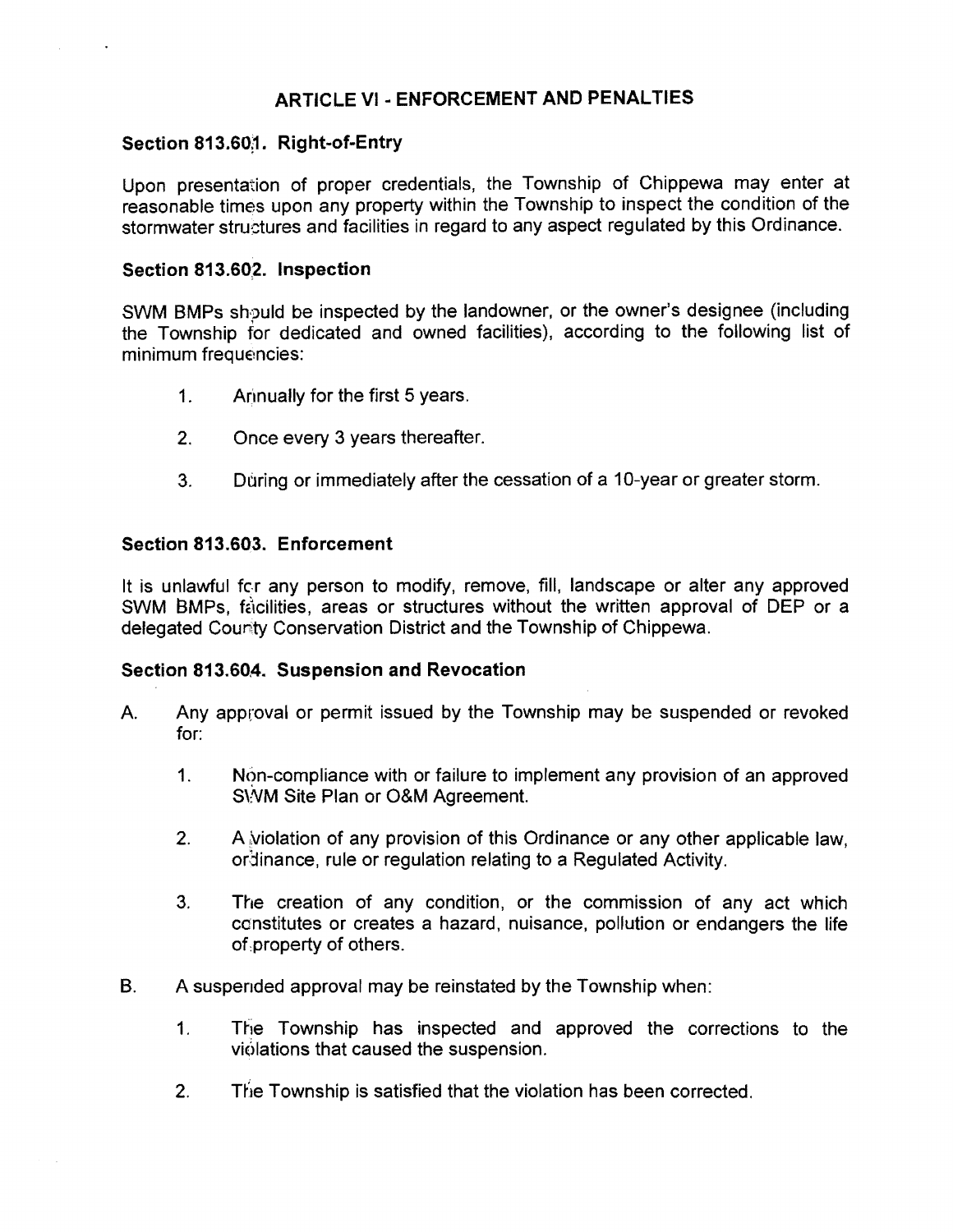- C. An approval that has been revoked by the Township cannot be reinstated. The applicant may apply for a new approval under the provisions of this Ordinance.
- D. If a violation causes no immediate danger to life, public health or property, at its sole discretion. the Township may provide a limited time period for the owner to correct the violation. In these cases, the Township will provide the owner, or the owner's designee, with a written notice of the violation and the time period allowed for the owner to correct the violation. If the owner does not correct the violation within the allowed time period, the Township may revoke or suspend any, or all, applicable approvals and permits pertaining to any provision of this Ordinance.

### **Section 813.605. Penalties**

- A. Anyone violating the provisions of this Ordinance (Chapter 22, Part 8, Section 808.101 et seq.) shall be guilty of a summary offense, and upon conviction, shall be subject to a fine of not more than \$1,000.00 for each violation, recoverable with cost's. Each day that the violation continues shall be a separate offense and penalties<sup>3</sup> shall be cumulative.
- B. In addition, the Township may institute injunctive, mandamus, or any other appropriate action or proceeding at law or in equity for the enforcement of this Ordinance. Any court of competent jurisdiction shall have the right to issue restraining orders, temporary or permanent injunctions, mandamus or other appropriate forms of remedy or relief.

### **Section 813.606. Appeals**

- A. Any person aggrieved by any action of Chippewa Township or its designee, relevant to the provisions of this Ordinance, may appeal to the Township within 30 days of that action.
- B. Any person aggrieved by any decision of Chippewa Township relevant to the provisions of this Ordinance, may appeal to the County Court of Common Pleas in the county where the activity has taken place within 30 days of the Township's decision.

### **ARTICLE VII - REFERENCES**

- 1. Pennsylvahia Department of Environmental Protection. No. 363-0300-002 (December 2006), as amended and updated. Pennsylvania Stormwater Best Manaaement Practices Manual. Harrisburg. PA.
- 2. Pennsylvania Department of Environmental Protection. No. 363-2134-008 (April 15, 2000), as amended and updated. Erosion and Sediment Pollution Control Program Manual. Harrisburg. PA.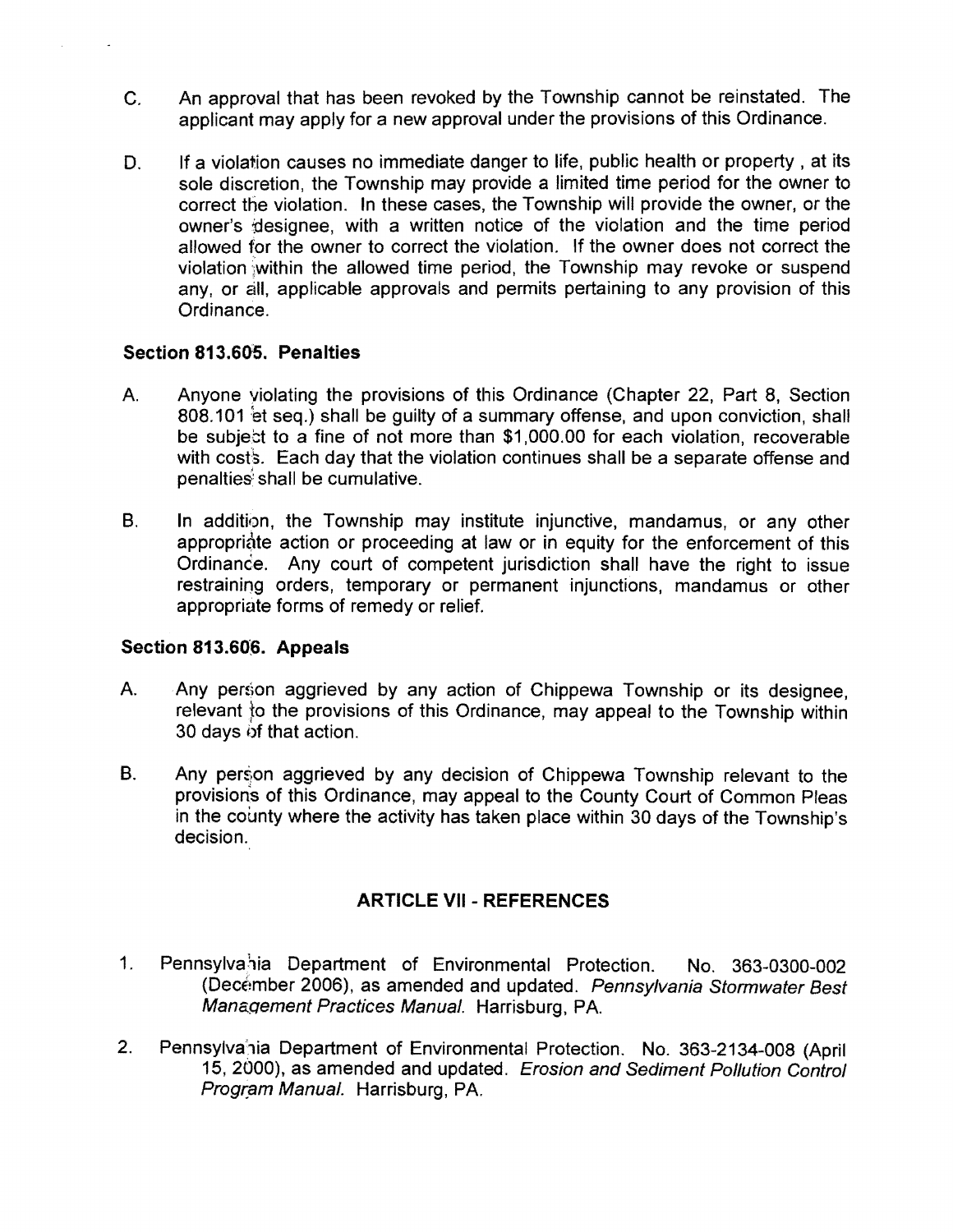SECTION 2

This Ordinance shall become effective immediately upon its enactment.

BE IT DULY ENACTED AND ORDAINED by the Board of Supervisors of the Township of Chippewa, Beaver County, Pennsylvania, at a duly advertised public meeting held on the **20<sup>th</sup>** day of May, 2015.

By: Mark Taylor, Secreta

ATTEST: **ATTEST: CHIPPEWA TOWNSHIP BOARD OF SUPERVISORS** 

 $By.$   $\frac{\sqrt{1-\frac{1}{2}}}{\sqrt{1-\frac{1}{2}}}}$ 

**Rv:** Nancy W. Lamey, Supervisor

By: Mark Hoenig.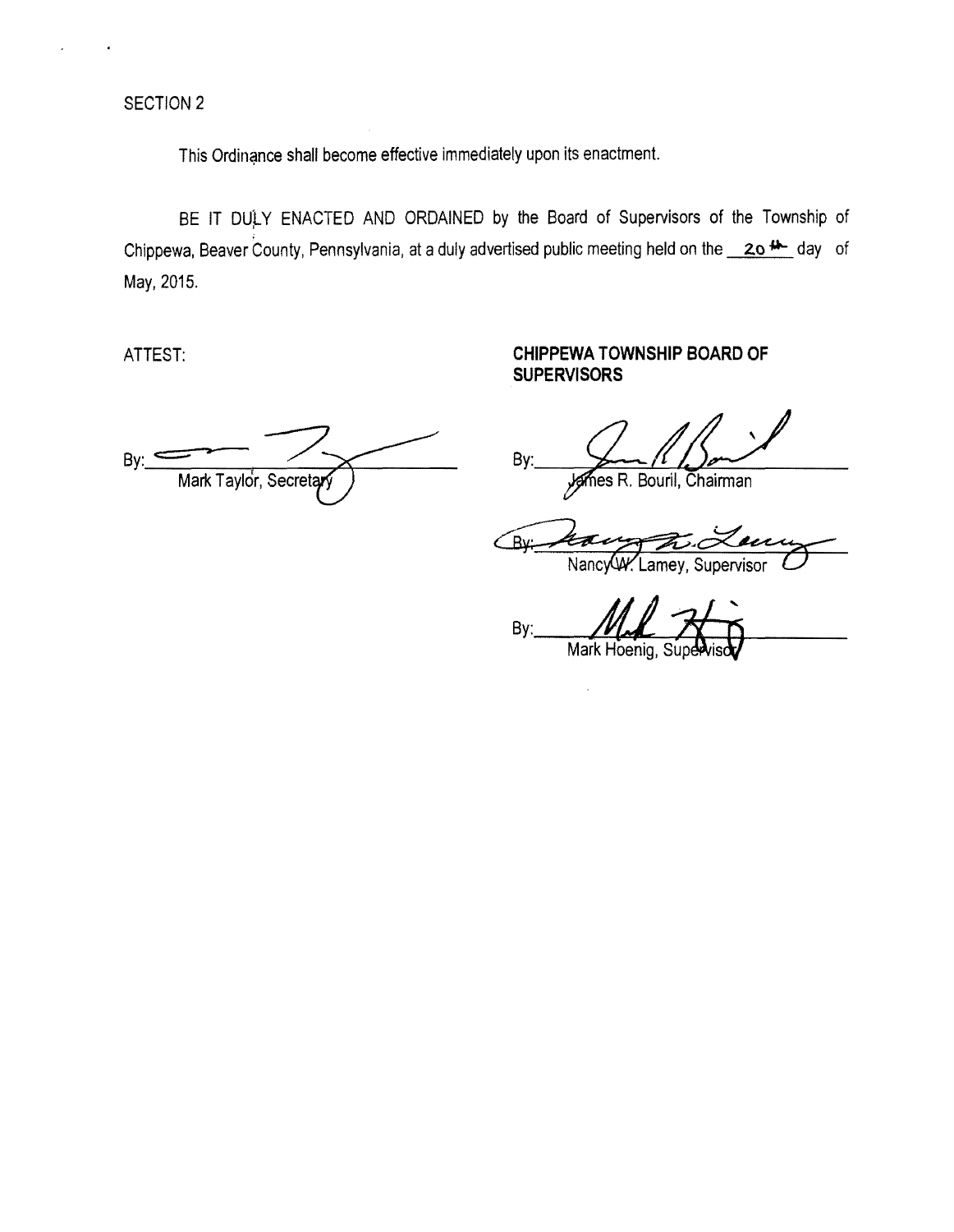### APPENDIX A

#### **OPERATION AND MAINTENANCE (O&M) AGREEMENT STORMWATER MANAGEMENT BEST MANAGEMENT PRACTICES (SWM BMPs)**

**THIS AGREEMENT**, made and entered into this \_\_\_\_\_\_\_ day of \_\_\_\_\_\_\_\_\_, 20\_<br>by and between (hereinafter the "Landowner") **by and between the "Landowner"), and CHIPPEWA TOWNSHIP, Beaver County, Pennsylvania, (hereinafter "Township");** 

#### **WITNESSETH**

 $\mathbf{r}$ 

**WHEREAS,** the Landowner is the owner of certain real property as recorded by deed in the land records of Beaver County, Pennsylvania, Deed Book \_\_\_\_\_\_\_\_\_\_\_\_, page \_\_\_\_\_\_\_\_\_, or Document No. (hereinafter "Property").

**WHEREAS,** the Landowner is proceeding to build and develop the Property; and

**WHEREAS,** the SWM BMP Operation and Maintenance (O&M) Plan approved by the Township of Chippewa (hereinafter referred to as the "O&M Plan") for the property identified herein which is attached hereto as Appendix A and made part hereof, as approved by the Township, provides for management of stormwater within the confines of the Property through the use of BMPs; and

**WHEREAS,** the Township and the Landowner, his successors and assigns, agree that the health, safety, and welfare of the residents of the Township, and the protection and maintenance of water quality require that on-site SWM BMPs be constructed and maintained on the Property; and

**WHEREAS,** the Township requires, through the implementation of the SWM Site Plan, that SWM BMPs as required by said SWM Site Plan and the Chippewa Township Stormwater Management Ordinance be constructed and adequately operated and maintained by the Landowner, successors, and assigns.

**NOW, THEREFORE, in consideration of the foregoing promises, the mutual covenants contained** herein, and the following terms and conditions, the parties hereto agree as follows:

- 1. The Landowner shall construct the BMPs in accordance with the plans and specifications identified in the SWM Site Plan.
- 2. The Landowner shall operate and maintain the BMPs as shown on the SWM Plan in good working order in accordance with the specific operation and maintenance requirements noted on the approved O&M Plan.
- 3. The Landowner hereby grants permission to Chippewa TownShip, its authorized agents and employees, to enter upon the property at reasonable times and upon presentation of proper credentials, to inspect the BMPs whenever necessary. Whenever possible, the Township shall notify the landowner prior to entering the property.
- 4. In the event the Landowner fails to operate and maintain the BMPs per paragraph 2, the Township or its representatives may enter upon the Property and take whatever action is deemed necessary:to maintain said BMP(s). It is expressly understood and agreed that the Township is under no obligation to maintain or repair said facilities, and in no event shall this Agreement be construed to impose any such obligation on Chippewa Township.
- 5. In the event the TownShip, pursuant to this Agreement, performs work of any nature, or expends any funds lin performance of said work for labor. use of equipment, supplies, materials and the like, the Landowner shall reimburse the Township for all expenses (direct and indirect) incurred like, the Landowner shall reimburse the Township for<br>within 10 days of receipt of invoice from the Township.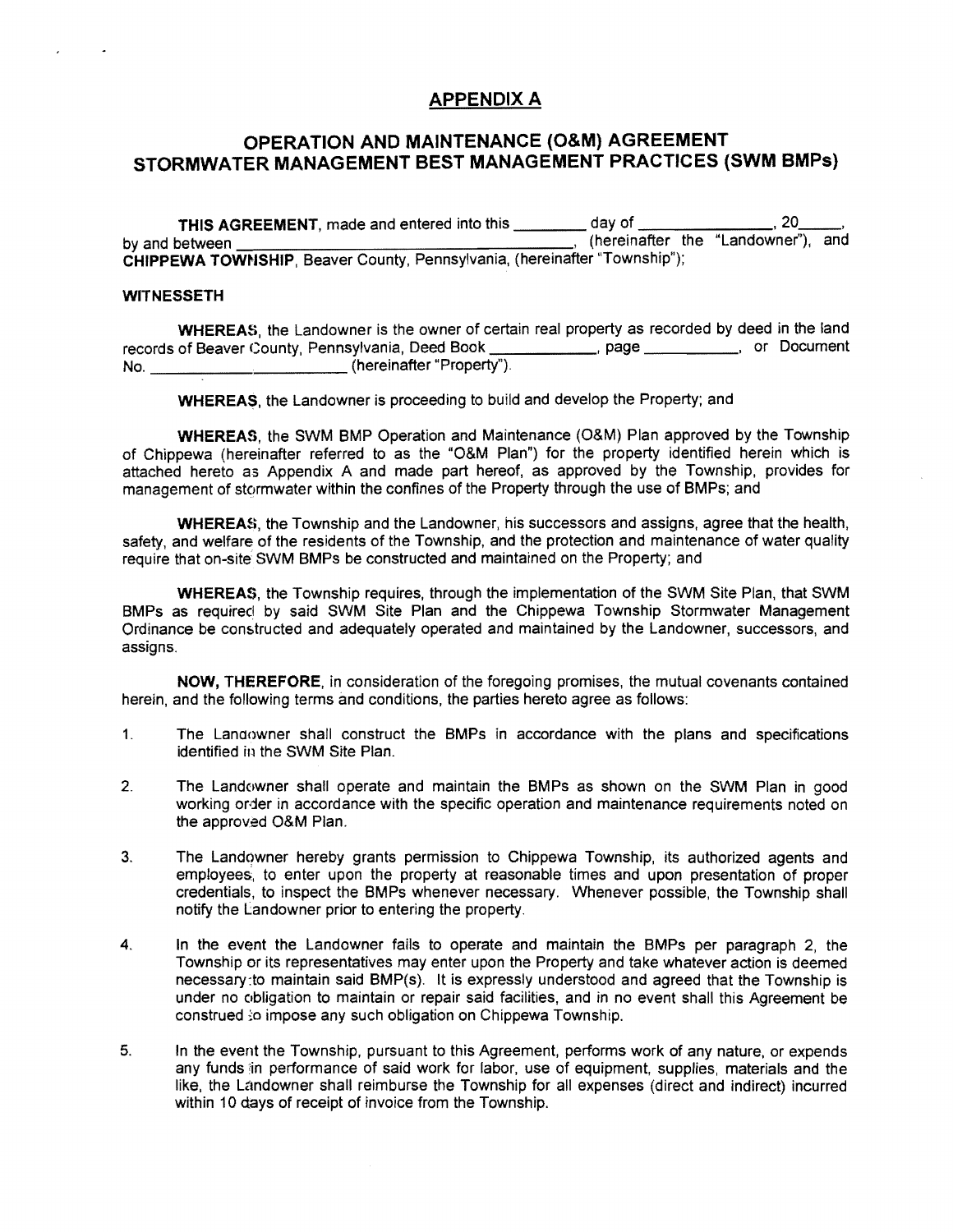- 6. The intent and purpose of this Agreement is to ensure the proper maintenance of the onsite BMPs by the Landowner; provided, however, that this Agreement shall not be deemed to create or effect any additional liability of any party for damage alleged to result from or be caused by stormwater runoff.
- 7. The Lanacwner, his executors, administrators, assigns and other successors in interests, shall release Chippewa Township from all damages, accidents, casualties, occurrences, or claims which might arise or be asserted against said employees and representatives from the construction, presence, existence, or maintenance of the BMP(s) by the Landowner or Township.
- 8. The Township intends to inspect the BMPs at a minimum of once every three years to ensure their continued functioning.

This Agreement shall be recorded at the Office of the Recorder of Deeds of Beaver County, Pennsylvania, and shall constitute a covenant running with the Property and/or equitable servitude, and shall be binding on the Landowner, his administrators, executors, assigns, heirs, and any other successors in interests, in perpetuity.

### ATTEST: **CHIPPEWA TOWNSHIP BOARD OF SUPERVISORS**

By:.\_\_\_\_....:\_-\_\_\_\_\_- By:,\_\_\_-=-=--\_\_----- Mark Taylqr, Secretary James R. Bouril, Chairman

By: <u>Nancy W. Lamey, Supervisor</u>

By: **Mark Hoenig, Supervisor** 

WITNESS:

Landowner

Landowner